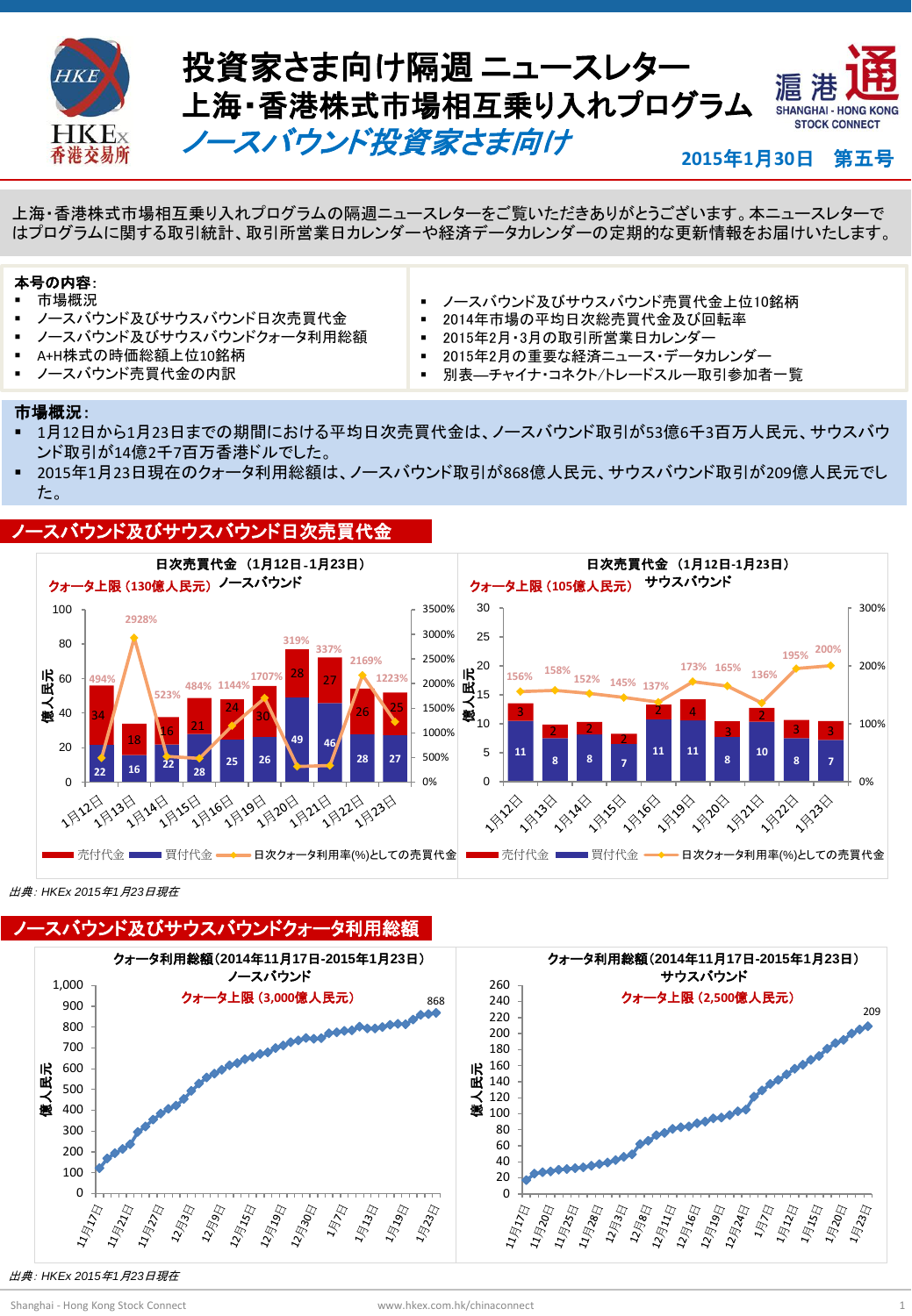#### **A+H**株式の時価総額上位**10**銘柄

| A+H株式の時価総額上位10銘柄                |                         |                 |              |              |              |            |                |                   |
|---------------------------------|-------------------------|-----------------|--------------|--------------|--------------|------------|----------------|-------------------|
| 銘柄名                             | A+H株式<br>時価総額<br>(億米ドル) | ノースバウンド<br>売買代金 |              | 売買代金         | サウスバウンド      | A株<br>時価総額 | SSE市場<br>時価総額  | H株の<br>A株に対する     |
| (A+H株式)                         |                         | 買<br>(百万米ドル)    | 売<br>(百万米ドル) | 買<br>(百万米ドル) | 売<br>(百万米ドル) | (億米ドル)     | 順位             | プレミアム/<br>ディスカウント |
| 1. PetroChina                   | 3,580                   | 15.01           | 10.19        | 23.09        | 8.15         | 3,330      | $\mathbf{1}$   | $-44.08%$         |
| 2. ICBC                         | 2,790                   | 95.41           | 99.87        | 13.89        | 2.11         | 2,130      | $\overline{2}$ | $-5.76%$          |
| 3. China Construction Bank      | 2,110                   | 44.91           | 64.67        | 24.79        | 2.70         | 100        | 68             | $-16.01%$         |
| 4. Bank of China                | 2,080                   | 107.59          | 98.78        | 41.61        | 6.83         | 1,590      | 4              | $-24.95%$         |
| 5. Agricultural Bank of China   | 1,920                   | 44.10           | 48.49        | 7.76         | 3.73         | 1,770      | 3              | $-15.55%$         |
| 6. China Life Insurance         | 1,660                   | 160.87          | 215.14       | 30.76        | 4.24         | 1,350      | 5              | $-35.19%$         |
| 7. China Petroleum & Chem. Corp | 1,190                   | 11.01           | 31.05        | 24.51        | 5.16         | 980        | 6              | $-22.92%$         |
| 8. Ping An Insurance            | 1,090                   | 450.62          | 611.18       | 32.00        | 14.33        | 670        | $\overline{7}$ | $-8.80%$          |
| 9. Bank of Communications       | 740                     | 24.16           | 15.77        | 8.34         | 1.83         | 430        | 14             | $-19.17%$         |
| 10. China Shenhua Energy        | 630                     | 12.89           | 9.36         | 5.03         | 1.19         | 530        | 8              | $-13.90%$         |

出典: *SSE*(上海証券取引所)及び*HKEx 2015*年*1*月*23*日現在、*1*月*12*日-*1*月*23*日における売買代金。

#### ノースバウンド売買代金の内訳



注: 取引参加者のカテゴリは、それぞれカテゴリ*A (1*位~*14*位*)*、カテゴリ*B (15*位~*65*位*)*、カテゴリ*C (66*位以下*)*を指します。詳細[はこちらを](http://www.hkex.com.hk/eng/stat/epstat/exreport.htm)ご覧ください。 出典: *HKEx 2015*年*1*月*23*日現在、*1*月*12*日-*1*月*23*日における売買代金。

#### ノースバウンド及びサウスバウンド売買代金上位**10**銘柄

| ノースバウンド総売買代金                                                        | サウスバウンド総売買代金<br>香港株上位10銘柄 |                |      |                  |                                     |                      |                |      |                  |
|---------------------------------------------------------------------|---------------------------|----------------|------|------------------|-------------------------------------|----------------------|----------------|------|------------------|
| 銘柄名/<br>銘柄コード                                                       | 売買代金<br>(百万<br>米ドル)       | 時価総額<br>(億米ドル) | *PER | 配当<br>利回り<br>(%) | 銘柄名/<br>銘柄コード                       | 売買代金<br>(百万)<br>米ドル) | 時価総額<br>(億米ドル) | *PER | 配当<br>利回り<br>(%) |
| 1. Ping An Insurance<br>(SH. 601318)                                | 1062                      | 670            | 17x  | 0.91             | 1. Minsheng Bank<br>(HK. 1988)      | 80                   | 90             | 7x   | 1.95             |
| 2. CITIC Securities<br>(SH. 600030)                                 | 527                       | 460            | 41x  | 0.51             | 2. Haitong Securities<br>(HK. 6837) | 79                   | 30             | 33x  | 0.86             |
| 3. China Life Insurance<br>(SH. 601628)                             | 376                       | 1,350          | 42x  | 0.75             | 3. CITIC Securities<br>(HK. 6030)   | 65                   | 40             | 43x  | 0.74             |
| 4. Dagin Railway<br>(SH. 601006)                                    | 374                       | 260            | 11x  | 3.99             | 4. Shanghai Electric<br>(HK.2727)   | 59                   | 20             | 20x  | 1.97             |
| 5. SAIC Motor Corp<br>(SH. 600104)                                  | 334                       | 420            | 10x  | 5.04             | 5. CITIC Bank<br>(HK. 998)          | 54                   | 110            | 6x   | 5.36             |
| 6. China Pacific Insurance<br>(SH. 601601)                          | 285                       | 370            | 33x  | 1.10             | 6. CSR Corp<br>(HK. 1766)           | 51                   | 30             | 27x  | 1.10             |
| 7. CSR Corp.<br>(SH. 601766)                                        | 276                       | 260            | 41x  | 0.65             | 7. Bank of China<br>(HK. 3988)      | 48                   | 490            | 6x   | 5.42             |
| 8. China Merchants Bank<br>(SH. 600036)                             | 263                       | 500            | 7x   | 4.09             | 8. Zijin Mining<br>(HK. 2899)       | 48                   | 20             | 22x  | 3.84             |
| 9. China CNR Corp.<br>(SH. 601299)                                  | 245                       | 230            | 27x  | 1.44             | 9. Geely Automobile<br>(HK. 175)    | 48                   | 40             | 8x   | 1.47             |
| 10. Kweichow Moutai<br>(SH. 600519)                                 | 208                       | 330            | 14x  | 2.20             | 10. Ping An Insurance<br>(HK. 2318) | 46                   | 420            | 19x  | 1.01             |
| 出典: SSE(上海証券取引所)及びHKEx 2015年1月23日現在、1月12日-1月23日における売買代金。 *実績ベースのPER |                           |                |      |                  |                                     |                      |                |      |                  |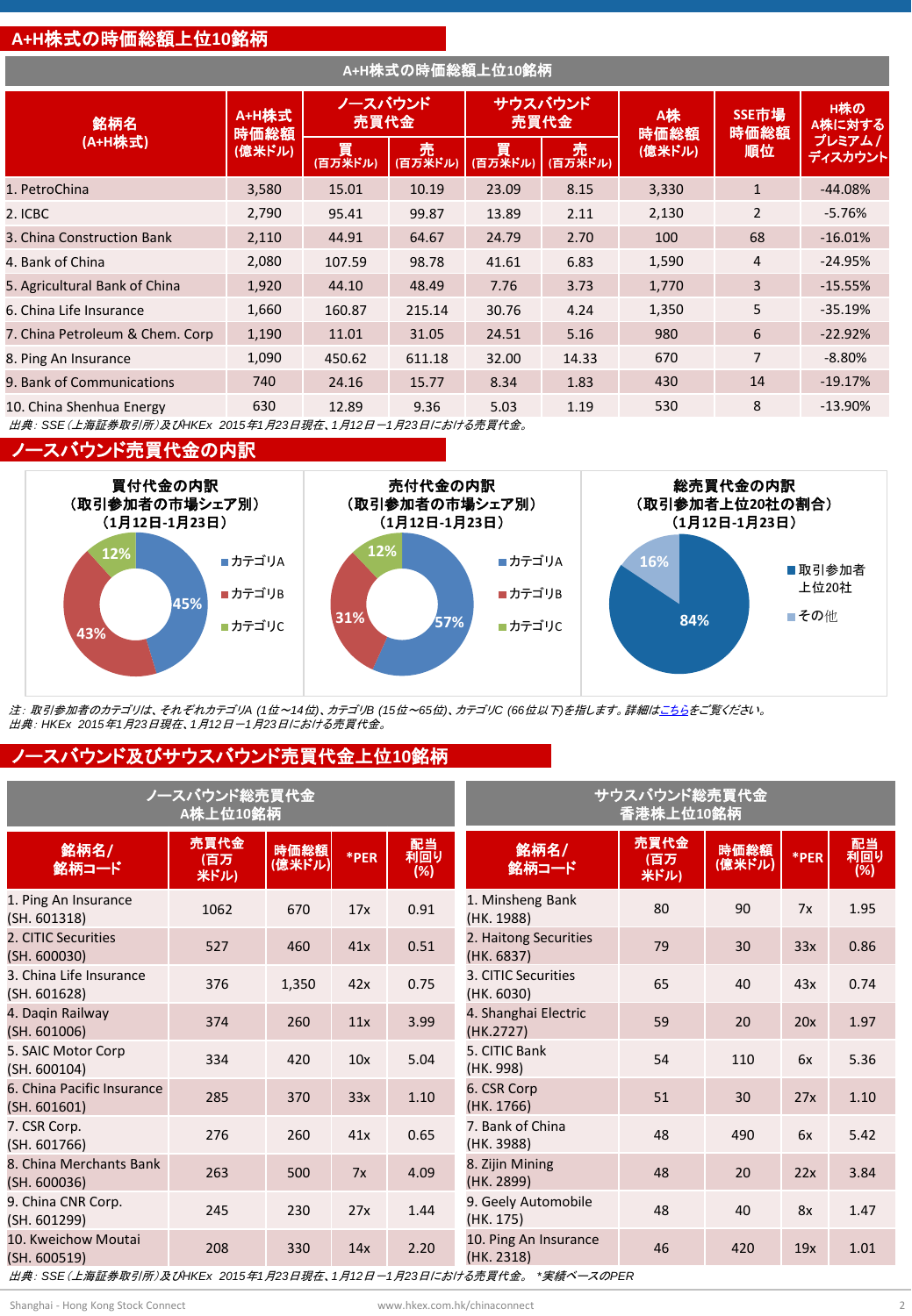

出典: *WFE*(国際取引所連合)及び*HKEx 2014*年*12*月*31*日現在。*HKEx*の*ADT*と回転率の数値には*ETF(*上場投資信託)商品は含みますが、ワラントは除外しています。

#### **2015**年**2**月・**3**月の取引所営業日カレンダー



出典: *SSE*(上海証券取引所) [こちら](http://www.sse.com.cn/marketservices/hkexsc/home/holiday/)をご覧ください(中国語のみ)、*HKEx* [こちらを](http://www.hkex.com.hk/eng/market/sec_tradinfra/chinaconnect/Calendar.htm)ご覧ください。

#### **2015**年**2**月の重要な経済ニュース・データカレンダー

|           | 2015年2月       |           |                                                      |  |            |                        |                                                                  |  |
|-----------|---------------|-----------|------------------------------------------------------|--|------------|------------------------|------------------------------------------------------------------|--|
|           | 2015年2月1日     | $\bullet$ | CN:製造業PMI(購買担当者景気指数)                                 |  | 2015年2月8日  | $\bullet$<br>$\bullet$ | CN: 貿易収支<br>CN: 輸出額(前年比)<br>CN: 輸入額(前年比)                         |  |
|           | • 2015年2月2日 • |           | CN: 香港上海銀行 中国製造業PMI(購<br>買担当者景気指数)<br>HK: 小売売上高(前年比) |  | 2015年2月10日 | $\bullet$              | CN: 消費者物価指数(前年比)<br>CN: 人民元建て新規貸出<br>CN: 通貨供給量 M0 / M1/ M2 (前年比) |  |
| $\bullet$ | 2015年2月4日 •   |           | HK: 香港上海銀行 香港PMI(購買担当者<br>景気指数)                      |  |            |                        |                                                                  |  |
|           | • 2015年2月6日 • |           | HK: 外貨準備高                                            |  | 2015年2月14日 |                        | CN:外国直接投資(前年比)                                                   |  |

注: *CN –* 中国、 *HK –* 香港

上海・香港株式市場相互乗り入れプログラムに ついてより詳しく知りたい方はこちらをご覧くださ い。

ウェブサイト: [www.hkex.com.hk/chinaconnect](http://www.hkex.com.hk/chinaconnect) Eメール: [info@hkex.com.hk](mailto:info@hkex.com.hk) ニュースレター: <u>[バックナンバー](http://www.hkex.com.hk/eng/market/sec_tradinfra/chinaconnect/Newsletter.htm)</u> ニュースリリース: [2015](http://www.hkex.com.hk/eng/newsconsul/hkexnews/2015/150106news.htm)[年](http://www.hkex.com.hk/eng/newsconsul/hkexnews/2015/150106news.htm)[1](http://www.hkex.com.hk/eng/newsconsul/hkexnews/2015/150106news.htm)[月](http://www.hkex.com.hk/eng/newsconsul/hkexnews/2015/150106news.htm)[6](http://www.hkex.com.hk/eng/newsconsul/hkexnews/2015/150106news.htm)[日](http://www.hkex.com.hk/eng/newsconsul/hkexnews/2015/150106news.htm)

#### 免責事項

本ニュースレターは参考情報としてのみ掲載しており、法務・税務上のアドバイスを意図したものではありません。投資家の皆様におかれましては、上海・ 香港株式市場相互乗り入れプログラムにおいて取引可能な証券を売買される際には十分にご注意いただきますよう、お願いいたします。香港証券取引所 及びその子会社は、本ニュースレターの使用又は依拠に起因する、いかなる損失や損害についても何らの責任を負うものでもありません。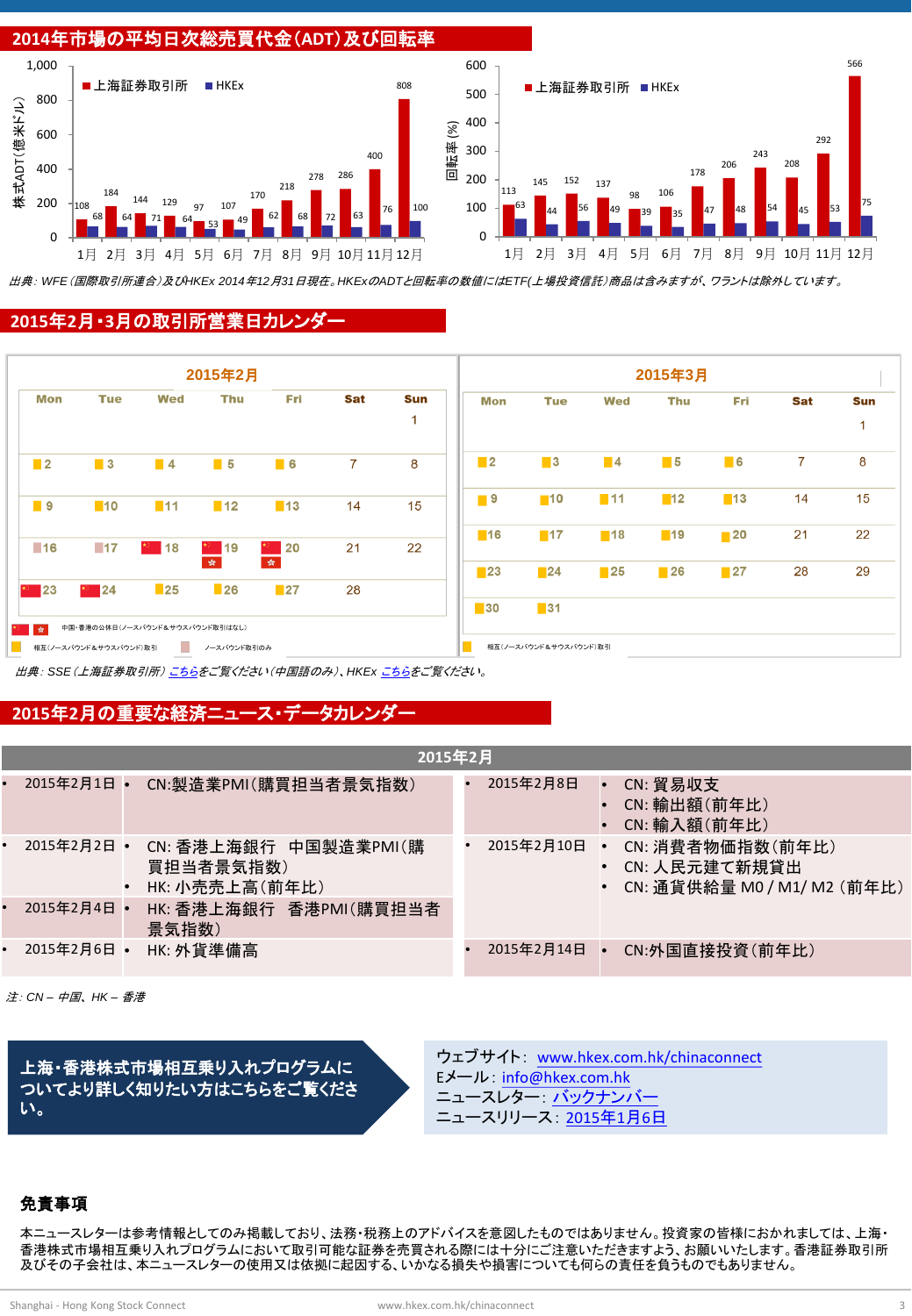## 別表**―**取引参加者

## チャイナ・コネクト取引参加者一覧

| <b>ABCI Securities Company Limited</b>                                           | GF Securities (Hong Kong) Brokerage Limited Noble Securities Company Limited   |                                                             |  |  |
|----------------------------------------------------------------------------------|--------------------------------------------------------------------------------|-------------------------------------------------------------|--|--|
| Bali Securities Co. Limited                                                      | Goldman Sachs (Asia) Securities Limited                                        | OCBC Wing Hang Shares Brokerage Co. Limited                 |  |  |
| <b>Barclays Capital Asia Limited</b>                                             | <b>Guangdong Securities Limited</b>                                            | Optiver Trading Hong Kong Limited                           |  |  |
| <b>BNP Paribas Securities (Asia) Limited</b>                                     | Guodu Securities (Hong Kong) Limited                                           | Orient Securities (Hong Kong) Limited                       |  |  |
| <b>BOCI Securities Limited</b>                                                   | Guosen Securities (HK) Brokerage Company,<br>Limited                           | Phillip Securities (Hong Kong) Limited                      |  |  |
| <b>BOCOM International Securities Limited</b>                                    | Guotai Junan Securities (Hong Kong) Limited                                    | Po Sang Futures Limited                                     |  |  |
| Bright Smart Securities International (H.K.)<br>Limited                          | Guoyuan Securities Brokerage (Hong Kong)<br>Limited                            | President Securities (Hong Kong) Limited                    |  |  |
| <b>CCB International Securities Limited</b>                                      | Haitong International Securities Company<br>Limited                            | Prudential Brokerage Limited                                |  |  |
| Changjiang Securities Brokerage (HK) Limited                                     | Hang Seng Securities Limited                                                   | Qilu International Securities Limited                       |  |  |
| <b>Chief Securities Limited</b>                                                  | Hani Securities (HK) Limited                                                   | Quam Securities Company Limited                             |  |  |
| China Everbright Securities (HK) Limited                                         | Hong Kong International Securities Limited                                     | <b>Realink Financial Trade Limited</b>                      |  |  |
| China Galaxy International Securities (Hong Kong)<br>Co., Limited                | HSBC Broking Securities (Hong Kong) Limited                                    | RHB OSK Securities Hong Kong Limited                        |  |  |
| China International Capital Corporation Hong<br>Kong Securities Limited          | HSBC Securities Brokers (Asia) Limited                                         | SG Securities (HK) Limited                                  |  |  |
| China Merchants Securities (HK) Co., Limited                                     | Huatai Financial Holdings (Hong Kong)<br>Limited                               | <b>Shacom Securities Limited</b>                            |  |  |
| China Securities (International) Brokerage<br><b>Company Limited</b>             | <b>I-Access Investors Limited</b>                                              | Shenyin Wanguo Securities (H.K.) Limited                    |  |  |
| Chong Hing Securities Limited                                                    | <b>ICBC International Securities Limited</b>                                   | Sino Grade Securities Limited                               |  |  |
| <b>Christfund Securities Limited</b>                                             | Industrial Securities (Hong Kong) Brokerage<br>Limited                         | SinoPac Securities (Asia) Limited                           |  |  |
| <b>CIMB Securities Limited</b>                                                   | <b>Instinet Pacific Limited</b>                                                | South China Securities Limited                              |  |  |
| CITIC Securities Brokerage (HK) Limited                                          | J.P. Morgan Broking (Hong Kong) Limited                                        | <b>Standard Chartered Securities (Hong Kong)</b><br>Limited |  |  |
| Citigroup Global Markets Asia Limited                                            | JTI Securities Limited                                                         | Sun Hung Kai Investment Services Limited                    |  |  |
| <b>CLSA Limited</b>                                                              | KGI Securities (Hong Kong) Limited                                             | Susquehanna Hong Kong Limited                               |  |  |
| <b>CMB International Securities Limited</b>                                      | Kim Eng Securities (Hong Kong) Limited                                         | <b>Taifair Securities Limited</b>                           |  |  |
| <b>CNI Securities Group Limited</b>                                              | Kingston Securities Limited                                                    | Timber Hill Securities Hong Kong Limited                    |  |  |
| Credit Suisse Securities (Hong Kong) Limited                                     | Kuentai Securities (Kam Ngan) Company<br>Limited                               | Toyo Securities Asia Limited                                |  |  |
| <b>CSC Securities (HK) Limited</b>                                               | Luk Fook Securities (HK) Limited                                               | Tung Shing Securities (Brokers) Limited                     |  |  |
| Dah Sing Securities Limited                                                      | Macquarie Capital Securities Limited                                           | Tung Tai Securities Company Limited                         |  |  |
| DBS Vickers (Hong Kong) Limited                                                  | <b>Malahon Securities Limited</b>                                              | <b>UBS Securities Hong Kong Limited</b>                     |  |  |
| Deutsche Securities Asia Limited                                                 | Masterlink Securities (Hong Kong)<br><b>Corporation Limited</b>                | UOB Kay Hian (Hong Kong) Limited                            |  |  |
| <b>Emperor Securities Limited</b>                                                | Mega Securities (Hong Kong) Company<br>Limited                                 | <b>Victory Securities Company Limited</b>                   |  |  |
| Essence International Securities (Hong Kong)<br>Limited                          | Merrill Lynch Far East Limited                                                 | Yuanta Securities (Hong Kong) Company Limited               |  |  |
| <b>Ever-Long Securities Company Limited</b>                                      | Morgan Stanley Hong Kong Securities Limited Yue Xiu Securities Company Limited |                                                             |  |  |
| First Shanghai Securities Limited                                                | Nanhua Securities (Hong Kong) Company<br>Limited                               | 合計: チャイナ・コネクト取引参加者97社                                       |  |  |
| <b>Fulbright Securities Limited</b><br>上記の一覧は公開されています。 <mark>こちら</mark> をご覧ください。 | National Resources Securities Limited                                          | (2014年11月14日現在)                                             |  |  |

Shanghai - Hong Kong Stock Connect **4 Account Account Account Account Account Account Account Account Account Account Account Account Account Account Account Account Account Account Account Account Account Account Accoun**